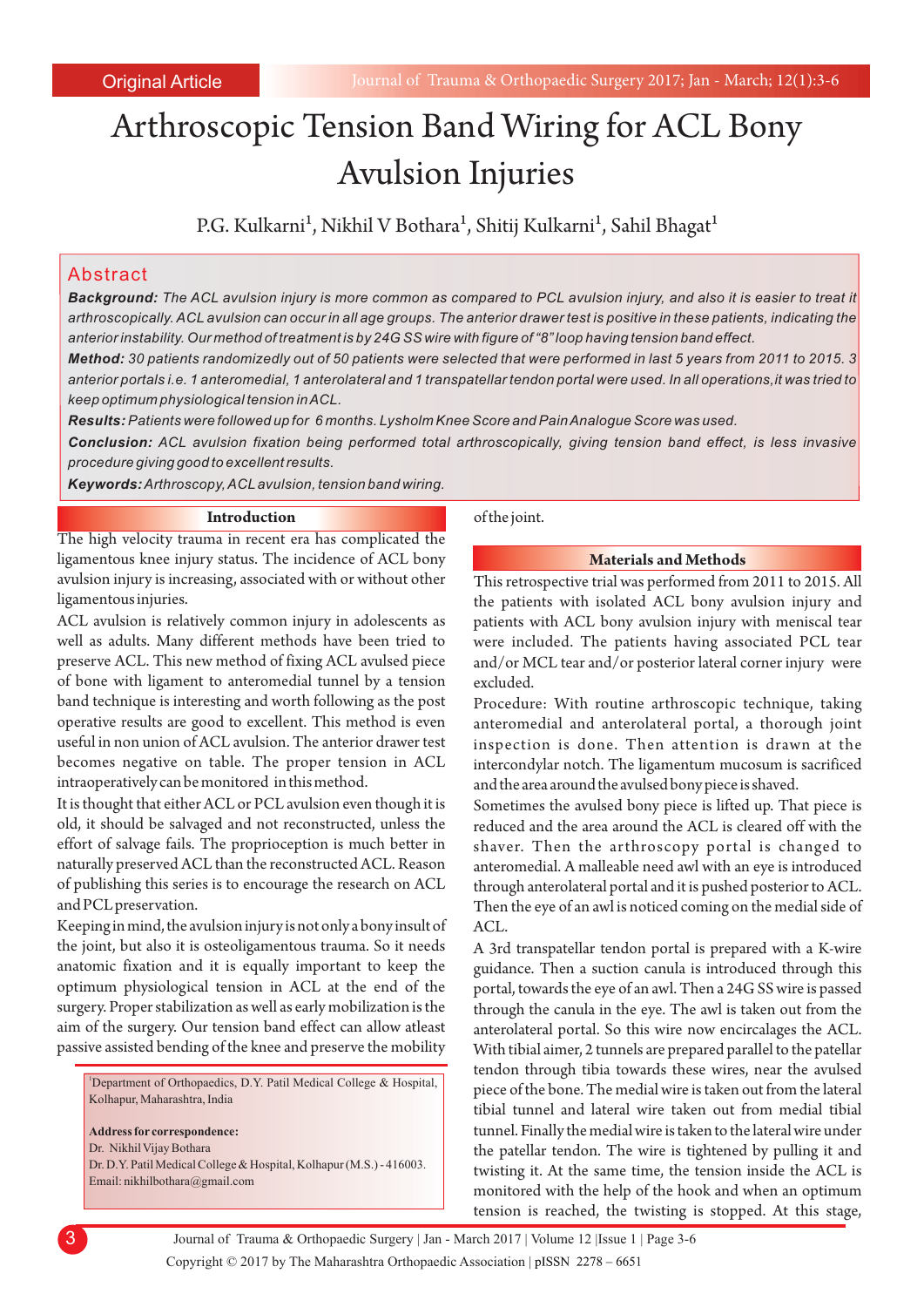| Table 2                  | Table 1                               |                                      |                                       |         |                    |
|--------------------------|---------------------------------------|--------------------------------------|---------------------------------------|---------|--------------------|
| <b>LYSHOLM</b><br>18     | <b>Pain Analogue</b><br>Score (in mm) | <b>Lysholm Score</b><br>(out of 100) | <b>Side</b><br><b>Gender Operated</b> | Age $/$ | <b>Case</b><br>No. |
| 16                       | 10                                    | 80                                   | Right                                 | 36/M    | 1                  |
| 14                       | 5                                     | 95                                   | Right                                 | 38/M    | $\overline{2}$     |
| 12                       | 10                                    | 85                                   | Left                                  | 15/M    | 3                  |
| 10                       | No pain                               | 90                                   | Right                                 | 51/M    | 4                  |
| 8                        | 5                                     | 96                                   | Right                                 | 13/M    | 5                  |
| 6                        | 5                                     | 86                                   | Right                                 | 13/M    | 6                  |
| 4                        | 5                                     | 80                                   | Right                                 | 31/M    | 7                  |
| 2                        | No pain                               | 90                                   | Right                                 | 42/M    | 8                  |
| 0                        | 5                                     | 84                                   | Right                                 | 58/M    | 9                  |
| POORLESS EARTES-831 CODS | 5                                     | 90                                   | Left                                  | 30/M    | 10                 |
|                          | 5                                     | 96                                   | Right                                 | 22/M    | 11                 |
|                          | No pain                               | 90                                   | Right                                 | 53/M    | 12                 |
|                          | No pain                               | 96                                   | Left                                  | 32/M    | 13                 |
|                          | No pain                               | 90                                   | Left                                  | 32/M    | 14                 |
| Table 3                  | 10                                    | 86                                   | Right                                 | 24/M    | 15                 |
|                          | 20                                    | 80                                   | Left                                  | 32/M    | 16                 |
| PAIN ANA                 | No pain                               | 90                                   | Left                                  | 16/M    | 17                 |
| <b>SCOF</b>              | No Pain                               | 90                                   | Right                                 | 50/M    | 18                 |
|                          | No pain                               | 95                                   | Right                                 | 20/M    | 19                 |
| 18<br>16                 | No pain                               | 96                                   | Rigjht                                | 25/F    | 20                 |
| 14<br>12                 | No pain                               | 90                                   | Left                                  | 16/M    | 21                 |
| 10                       | 10                                    | 96                                   | Right                                 | 20/F    | 22                 |
| 8<br>6                   | No pain                               | 80                                   | Right                                 | 30/M    | 23                 |
| 4<br>2                   | No pain                               | 86                                   | Right                                 | 16/M    | 24                 |
| 0                        | No pain                               | 90                                   | Right                                 | 13/M    | 25                 |
| POORLYZLI FAIRIN-201     | No pain                               | 96                                   | Right                                 | 22/F    | 26                 |
|                          | No pain                               | 90                                   | Right                                 | 20/M    | 27                 |
|                          | 10                                    | 90                                   | Left                                  | 35/M    | 28                 |
|                          | 5                                     | 90                                   | Left                                  | 30/M    | 29                 |
|                          | No pain                               | 95                                   | Right                                 | 35/M    | 30                 |
|                          |                                       |                                      |                                       |         |                    |



anterior drawer test becomes negative. Then the stability is confirmed and it is not hampered by gentle passive flexion and extension of the knee.

## **Results**

The patients were followed up at 2 weeks, 6 weeks, 12 weeks and 24 weeks postop. Lysholm Knee Score and Pain Analogue Score was measured in each of them. According to the score, the results were analyzed.

All the operations were done by the first author, who is a senior surgeon working in our department. The results of this series were measured with Lysholm Score and Pain Analogue Score.

The loss of knee flexion and the extension lag was critically assessed during the follow-ups of these patients. In the present series, 6 patients had restriction of terminal knee flexion ranging from 5-20 degrees. This restriction is reflected in their respective Lysholm Score which has been mentioned in the table below.

The extension lag occurred in 2 patients out of 30 patients. The duration of immobilization in extended position has caused invariably arthrofibrosis in the anterior compartment resulting in restriction in terminal flexion. To avoid the restriction in terminal knee flexion passive assisted knee mobilization at weekly interval was given to them.

The extension lag was because of the pain in anterior compartment of the knee even after 6 weeks. The anterior drawer test was weakly positive in 3 patients out of 30.

Out of 30 patients, 9 patients were of the age group of 26-35 years and 14 patients were of the age group of <25 years. Considering the male and female ratio, 90% of the patients were male. The Lysholm Knee Score was graded as per the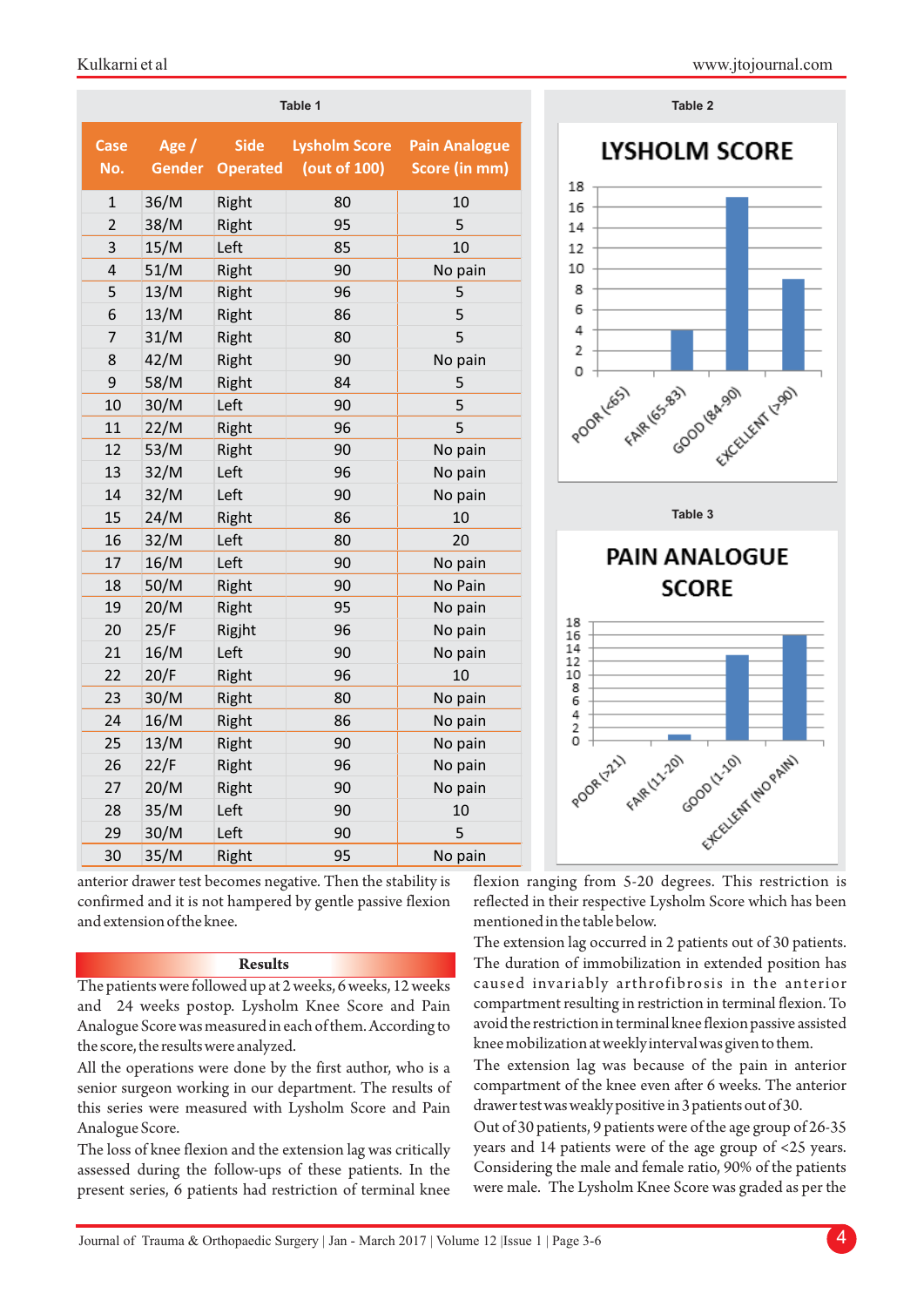# Kulkarni et al

#### www.jtojournal.com





The awl with an eye posterior to **ACL** suction canula through trans PT



SS wire passed in eye













Wire loop around ACL

final tension in ACL

Figure 1: Steps of Surgical Technique

Tegner Lysholm grading1, 6 which is as: <65 is poor, 65-83 is fair, 84-90 is good and >90 is excellent.

According to this grading, 9 patients of our series were found with excellent result and 17 patients having good results, indicating 86.66% of patients showing good and excellent results.

The Pain Analogue score was categorized in millimeters and graded them as: No pain is excellent, 1-10 is good, 11-20 is fair and >20 is poor.

In our series, 16 patients had excellent and 13 patients had good result, indicating 96.66% patients having good and excellent results.

## **Discussion**

In July 2012, Oh Soo Kwon et al. published Arthroscopic treatment of ACL avulsion in skeletally immature patients in Korea Catholic University5 .Similar study was done in 2011 in department of Orthopaedic Sugery Vanderbilt Unversity Medical Centre USA by Christian N. Anderson.4

In 2011, displaced ACL was fixed by Arthroscopic staple fixation by S R Sundarrajan in Coimbatore, India.3

In 2014, Achilleas Boutsiadis et al. described Arthroscopic 4 point suture fixation of ACL tibial avulsion fractures.2

This procedure has been started long back in 1995-96 when mini arthrotomy was performed and used to loop ACL under direct vision. By 2001this procedure was started under arthroscopic control but wasn't published till 2012.

In the recent literature since 2010-2015 the tibial spine fracture has gained importance because of the frequency of the injury in young athletes. This injury is common in

athletes between 10-15 years age group and ignorance in treating them have resulted in disabilities in young athletes. 67% patients in our series are in age group between 15-35 years, suggesting that the injury is also common in young adults.

Oh Soo Kwon et al. has thoroughly analyzed the problem of ACL avulsion injuries in paediatric age group and derived different procedures like 4 strand suture configuration using push lock anchors.5

The other methods like using staples or cancellous screws without crossing the epiphyseal line have also been tried by different authors with limited success. Recently thread loop fixation with 5 No. Ethibond also have been tried with reasonable success.

When mini arthrotomy technique was used in 1995-2001, it was found that the whole avulsed piece of bone has to be detached from tibia to loop a SS wire over it. But in our arthroscopic technique we can just pass the wire posterior to ACL by an awl with an eye as described. So this procedure is less invasive as compared to mini arthrotomy procedure.

In our arthroscopic procedure we push medial side of the wire laterally and lateral side of wire medially, ultimately twisting them anteromedially and anterolaterally. This forms a figure of 8 loop and acts as a tension band giving all advantages of tension band fixation principles.

The rest of all other procedures which have been described so far are not giving the benefit of tension band and maintaining the appropriate tension in the ACL by sufficiently twisting the SS wire.

The complication of excessive deeper anchoring